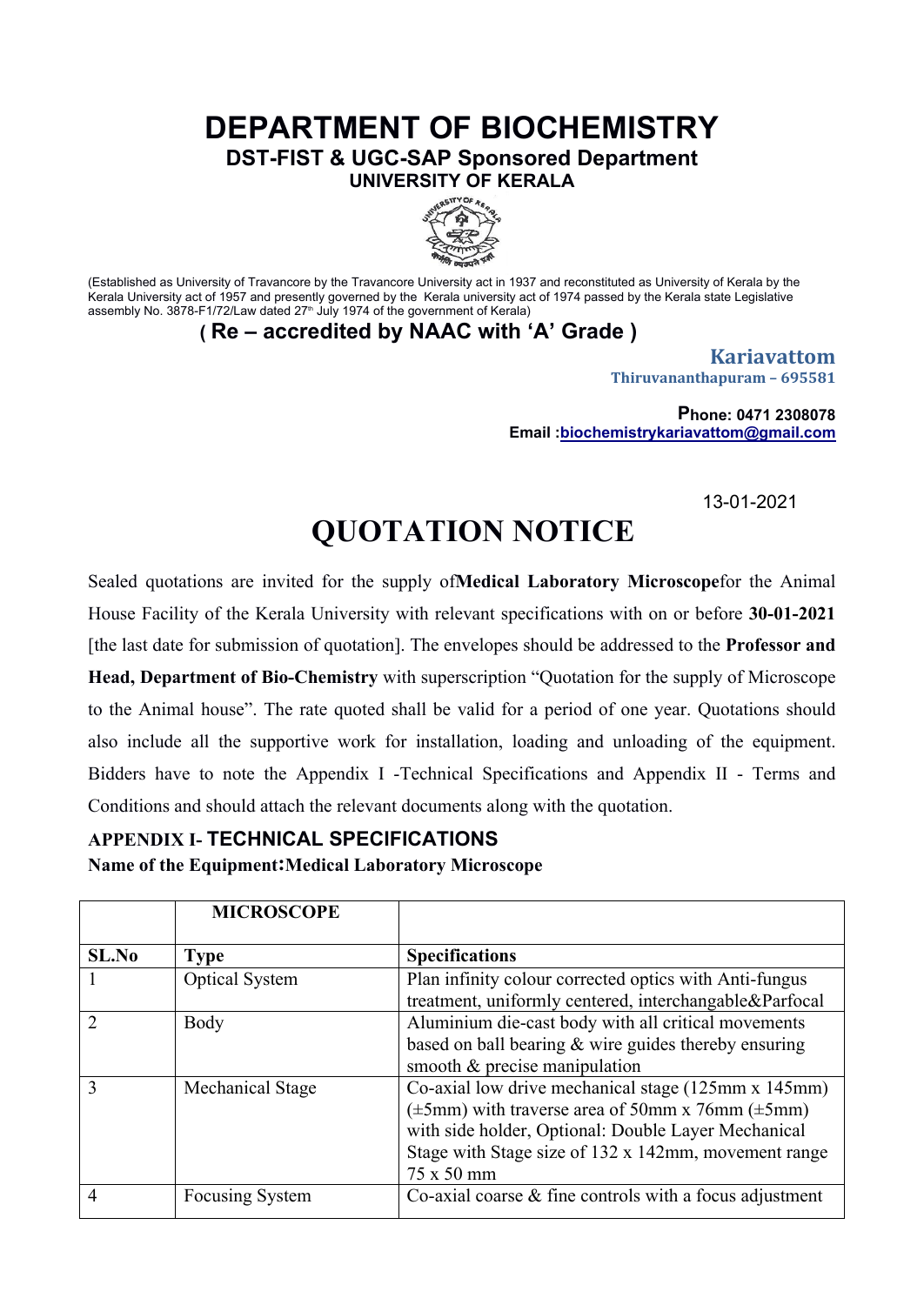|   |                                  | and fine adjustment knobs.                                                                                                                                                                                                  |          |      |  |  |
|---|----------------------------------|-----------------------------------------------------------------------------------------------------------------------------------------------------------------------------------------------------------------------------|----------|------|--|--|
| 5 | Condenser                        | Centerable abbe condenser with aperture iris diaphragm<br>$(N.A. 1.25)$ focusable with rack $&$ pinion through 20mm<br>and a continuously variable iris diaphragm with a<br>removable blue filter for daylight observation, |          |      |  |  |
| 6 | Objectives                       | Plan infinity colour corrected Uniformly centered,<br>Interchangeable &Parfocal                                                                                                                                             |          |      |  |  |
|   |                                  | Plan Achromat Objectives                                                                                                                                                                                                    | N.A.     | W.D. |  |  |
|   |                                  | 4X                                                                                                                                                                                                                          | 0.10     | 18.5 |  |  |
|   |                                  | mm                                                                                                                                                                                                                          |          |      |  |  |
|   |                                  | 10X                                                                                                                                                                                                                         | 0.25     | 10.6 |  |  |
|   |                                  | mm                                                                                                                                                                                                                          |          |      |  |  |
|   |                                  | 40X (spring loaded)                                                                                                                                                                                                         | $0.6$ mm | 0.65 |  |  |
|   |                                  | 100X (oil, spring loaded)                                                                                                                                                                                                   | 1.25     | 0.13 |  |  |
|   |                                  | mm<br>20X (optional)<br>mm                                                                                                                                                                                                  | 0.40     | 2.4  |  |  |
| 7 | <b>Inclined Observation Head</b> | Binocular (30 degree inclined seidentopf), 360 degree<br>rotatable                                                                                                                                                          |          |      |  |  |
|   |                                  | Trinocular (30 degree inclined seidentopf), 360 degree<br>rotatable                                                                                                                                                         |          |      |  |  |
| 8 | Eyepiece (wide field)            | Paired WF 10x (FN 20mm) eyepiece. Optional:<br>focusable for observation                                                                                                                                                    |          |      |  |  |
| 9 | Certification                    | CE                                                                                                                                                                                                                          |          |      |  |  |
|   | Warranty/AMC                     | Minimum 2 year warranty /AMC                                                                                                                                                                                                |          |      |  |  |

## **APPENDIX II- TERMS AND CONDITIONS**

- **1.** Separate tender along with separate sets of all necessary documents should be submitted for each instrument. The main envelop should be superscribed: "TENDER FOR SUPPLY OF ………………. (ENTER NAME OF EQUIPMENT). Last date of submission ............................" The date of Opening of Technical Bid and Financial Bid is indicated above.
- **2.** For those bidders submitting tenders for more than one instrument, separate applications for each instrument (Tender Bid and Financial Bid) must be placed in individual sealed envelopes and these envelops must be placed inside a bigger envelope. Only one model can be quoted in a tender. If the tenderer wants to quote for more than one model separate tenders should be submitted. If more than one model is quoted in a single tender it will be summarily rejected.
- **3.** The tenders received late, without required documents or incomplete in any respect / misleading will be summarily rejected.
- **4.** The proposals shall be submitted in two parts, viz. **Technical bid and Financial bid in two separate sealed envelopes** (with respective marking superscribed in bold). The first envelope (envelope 1) marked **"Technical bid"** should include the technical specifications. The first envelope should not contain any cost information whatsoever. The second envelope (envelope 2) marked **"Financial bid"** should contain the detailed price offer in prescribed format. Both the sealed envelopes Technical bid and Financial bid should be